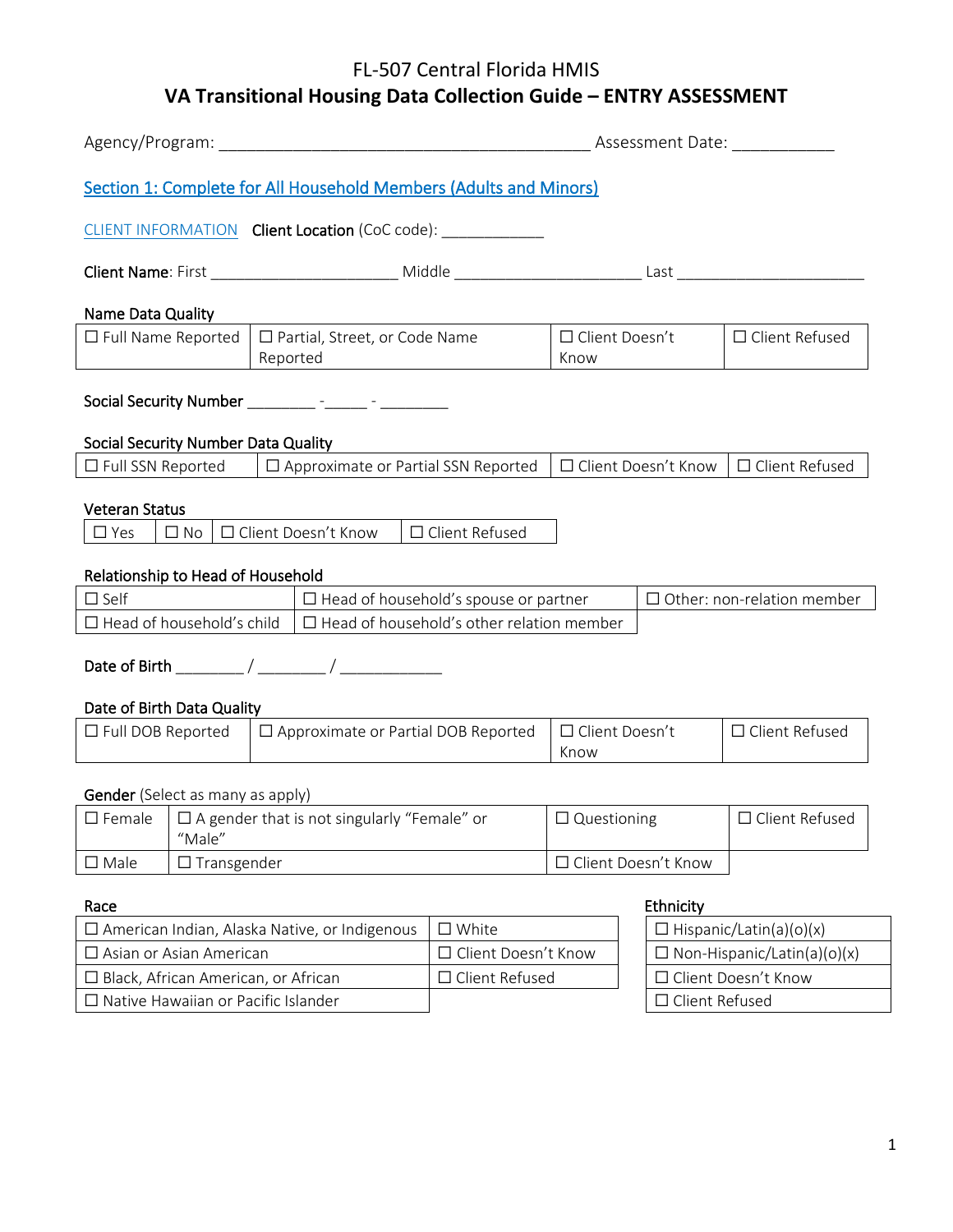### DISABILITY INFORMATION

### Does the client have a Disabling Condition?

| $\Box$ Yes | $\overline{\phantom{a}}$ $\overline{\phantom{a}}$ No | □ Client Doesn't Know   □ Client Refused |  |
|------------|------------------------------------------------------|------------------------------------------|--|
|------------|------------------------------------------------------|------------------------------------------|--|

*If yes, check all that apply and indicate whether it is long-continued and indefinite duration and substantially impairs ability to live independently.*

| <b>Disability Type</b>          | duration?     | Long-continued/indefinite |
|---------------------------------|---------------|---------------------------|
| $\Box$ Alcohol abuse            | $\square$ Yes | □ No                      |
| $\Box$ Chronic health condition | $\square$ Yes | $\square$ No              |
| $\Box$ Developmental            | $\Box$ Yes    | $\square$ No              |
| $\Box$ HIV/AIDS                 | $\square$ Yes | □ No                      |
| $\Box$ Mental Health Disorder   | $\square$ Yes | □ No                      |
| $\Box$ Physical                 | $\square$ Yes | $\Box$ No                 |
| $\Box$ Substance Use Disorder   | Yes           | No                        |

### Connection with SOAR?

### HEALTH INSURANCE INFORMATION

### Is the client covered by Health Insurance?

| $\overline{\phantom{a}}$ $\overline{\phantom{a}}$ No<br> □ Client Doesn't Know  □ Client Refused<br>$\Box$ Yes |
|----------------------------------------------------------------------------------------------------------------|
|----------------------------------------------------------------------------------------------------------------|

#### If yes, check all that apply

| Medicaid                           | COBRA                             |
|------------------------------------|-----------------------------------|
| Medicare                           | Private Pay Health Insurance      |
| State Children's Health Insurance  | State Health Insurance for Adults |
| VA Medical Services                | Indian Health Services Program    |
| Employer-Provided Health Insurance | Other:                            |

## Section 2: Complete for Head of Household and All Adults

### Clients' Last Permanent Address:

Street Address: \_\_\_\_\_\_\_\_\_\_\_\_\_\_\_\_\_\_\_\_\_\_\_\_\_\_\_\_\_\_\_\_\_\_\_\_\_\_\_\_\_\_\_\_\_\_\_\_\_\_\_\_\_\_\_\_\_\_\_\_\_

City: \_\_\_\_\_\_\_\_\_\_\_\_\_\_\_\_\_\_\_\_\_\_\_ State: \_\_\_\_\_\_ Zip Code: \_\_\_\_\_\_\_\_\_\_

| Address Data Quality: |  |  |
|-----------------------|--|--|
|-----------------------|--|--|

Last Permanent Address's Start Date: \_\_\_\_\_\_\_\_\_\_\_\_\_\_\_\_\_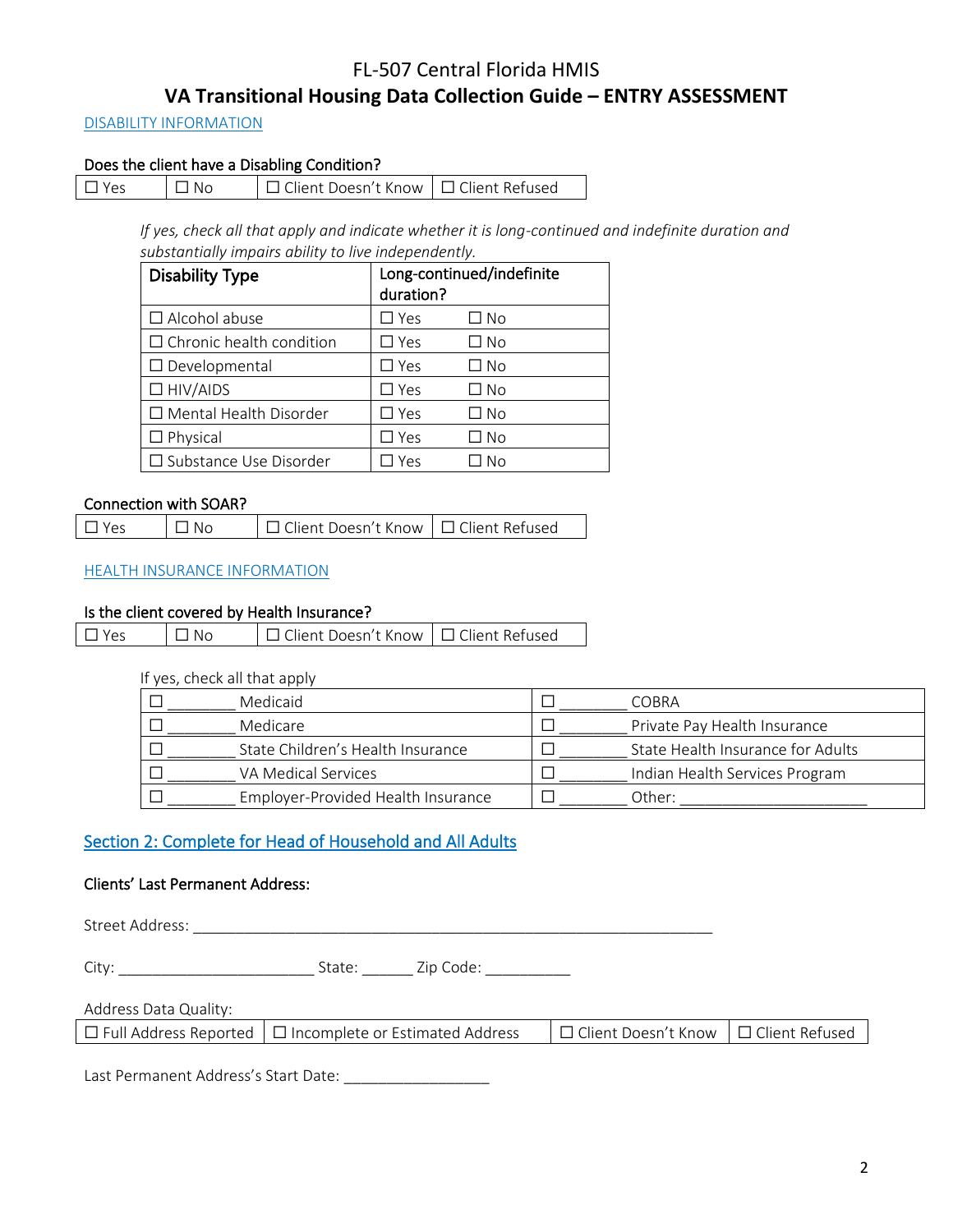### HOMELESS HISTORY QUESTIONS

Living Situation (Check where the client stayed last night):

### HOMELESS SITUATION TRANSITIONAL OR PERMANENT HOUSING SITUATION

| $\Box$ Place not meant for habitation (e.g., a vehicle, an<br>abandoned building, or anywhere outside) | $\Box$ Rental by client with VASH subsidy                                |
|--------------------------------------------------------------------------------------------------------|--------------------------------------------------------------------------|
| $\Box$ Emergency shelter, including hotel/motel paid for<br>with an emergency shelter voucher          | $\Box$ Rental by client with GPD TIP subsidy                             |
| $\Box$ Safe Haven (ie Domestic violence shelter or<br>Immigration sanctuary)                           | $\Box$ Owned by client, no ongoing housing subsidy                       |
| <b>INSTITUTIONAL SITUATION</b>                                                                         | $\Box$ Rental by client, no ongoing housing subsidy                      |
| $\Box$ Jail, prison, or juvenile detention facility                                                    | $\Box$ Rental by client with other ongoing housing<br>subsidy            |
| $\Box$ Long-term care facility or nursing home                                                         | $\Box$ Owned by client with ongoing housing subsidy                      |
| $\Box$ Substance abuse treatment or detox center                                                       | $\Box$ Permanent housing for formerly homeless person                    |
| $\Box$ Foster care home or foster care group home                                                      | $\Box$ Staying or living in a friend's room, apartment, or<br>house      |
| $\Box$ Psychiatric Hospital or other psychiatric facility                                              | $\Box$ Hotel or motel paid for without emergency<br>shelter voucher      |
| $\Box$ Hospital or other residential non-psychiatric medical<br>facility                               | $\Box$ Residential project or halfway house with no<br>homeless criteria |

### How long did the client stay there (the place they stayed last night)?

| $\Box$ One night or less | $\Box$ One week or more, but less than one | $\Box$ 90 days or more, but less than one year |
|--------------------------|--------------------------------------------|------------------------------------------------|
|                          | month                                      |                                                |
| $\Box$ Two to six nights | $\Box$ One month or more, but less than 90 | $\Box$ One year or longer                      |
|                          | davs                                       |                                                |

# Since what date has the client been literally homeless (streets or shelter) continuously with no gaps?:

### Regardless of where they stayed last night, total # of times (episodes) the client has been on the streets or in an emergency shelter in the past 3 years including today:

| $\Box$ One time  | $\Box$ Three times        | $\Box$ Client doesn't know |
|------------------|---------------------------|----------------------------|
| $\Box$ Two times | $\Box$ Four or more times | $\Box$ Client refused      |

### Total # of months the client has been on the street or in an emergency shelter in the past 3 years (round up):

| $\Box$ 1 (this is the 1st month) $\Box$ 4 months total $\Box$ 7 months total |                                             |                                              | $\Box$ 10 months total $\Box$ More than 12 months                                             |
|------------------------------------------------------------------------------|---------------------------------------------|----------------------------------------------|-----------------------------------------------------------------------------------------------|
| $\Box$ 2 months total                                                        |                                             |                                              | $\Box$ 5 months total $\Box$ 8 months total $\Box$ 11 months total $\Box$ Client doesn't know |
| $\Box$ 3 months total                                                        | $\Box$ 6 months total $\Box$ 9 months total | $\Box$ 12 months total $\Box$ Client refused |                                                                                               |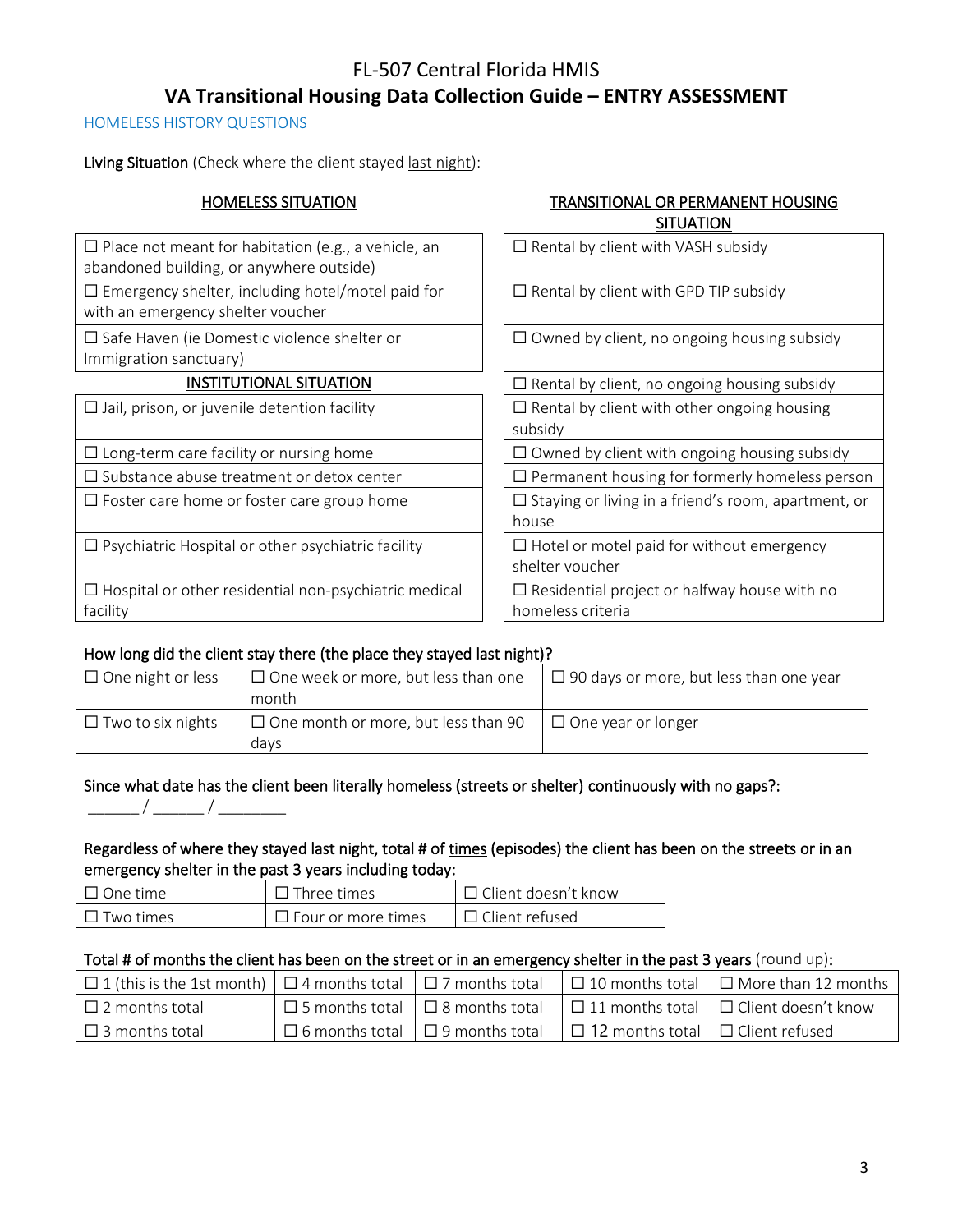# FL-507 Central Florida HMIS

# **VA Transitional Housing Data Collection Guide – ENTRY ASSESSMENT**

### INCOME INFORMATION

Record each adult's income on their own intake form. If a minor child has income, include it on the HoH's intake.

### Does the client have Income from any source?

| Yes | .No | ⊔ Client Doesn't Know " | $\Box$ Client Refused | Total Monthly Income: |
|-----|-----|-------------------------|-----------------------|-----------------------|
|-----|-----|-------------------------|-----------------------|-----------------------|

If yes, check all that apply and include amount per month:

| Alimony or other spousal support       | SSI                                          |
|----------------------------------------|----------------------------------------------|
| Child support                          | <b>SSDI</b>                                  |
| Earned income                          | <b>TANF</b>                                  |
| General Assistance                     | Unemployment Insurance                       |
| Other:                                 | VA non-service connected disability pension  |
| Pension or retirement income           | VA service connected disability compensation |
| Private disability insurance           | Worker's Compensation                        |
| Retirement income from social security |                                              |

### Household Income as a Percentage of AMI:

| □ Less than 30% $\Box$ 30% to 50% | $\Box$ Greater than 50% |
|-----------------------------------|-------------------------|
|                                   |                         |

### NON-CASH BENEFIT INFORMATION

#### Does the client have Non-Cash Benefits from any source?

☐ Yes ☐ No ☐ Client Doesn't Know ☐ Client Refused

#### If yes, check all that apply and include amount per month:

| <b>SNAF</b> | $\sim$<br>ANF<br>Services<br>`hili | . her^<br>Services<br>$\Delta$ NIF-FI<br>.<br>۱۱۲۱٬۱۵ |
|-------------|------------------------------------|-------------------------------------------------------|
| <b>WIC</b>  | ANF<br>Services<br>isportation     | )ther:                                                |

### DOMESTIC VIOLENCE INFORMATION

#### Is Client a Survivor of Domestic Violence?

| $\Box$ Yes | $\mathsf{I}$ $\mathsf{N}$ $\mathsf{N}$ $\mathsf{O}$ | □ Client Doesn't Know   □ Client Refused |  |
|------------|-----------------------------------------------------|------------------------------------------|--|
|            |                                                     |                                          |  |

#### If yes, when did experience occur?

| $\Box$ Within the past 3 months | $\Box$ 6 to 12 months ago                         | $\Box$ Client doesn't know |
|---------------------------------|---------------------------------------------------|----------------------------|
| $\Box$ 3 to 6 months ago        | $\Box$ More than a year ago $\Box$ Client refused |                            |

#### If yes, is the client currently fleeing domestic violence?

| $\Box Y$ Ps | $\Box$ No | □ Client Doesn't Know   □ Client Refused |  |
|-------------|-----------|------------------------------------------|--|